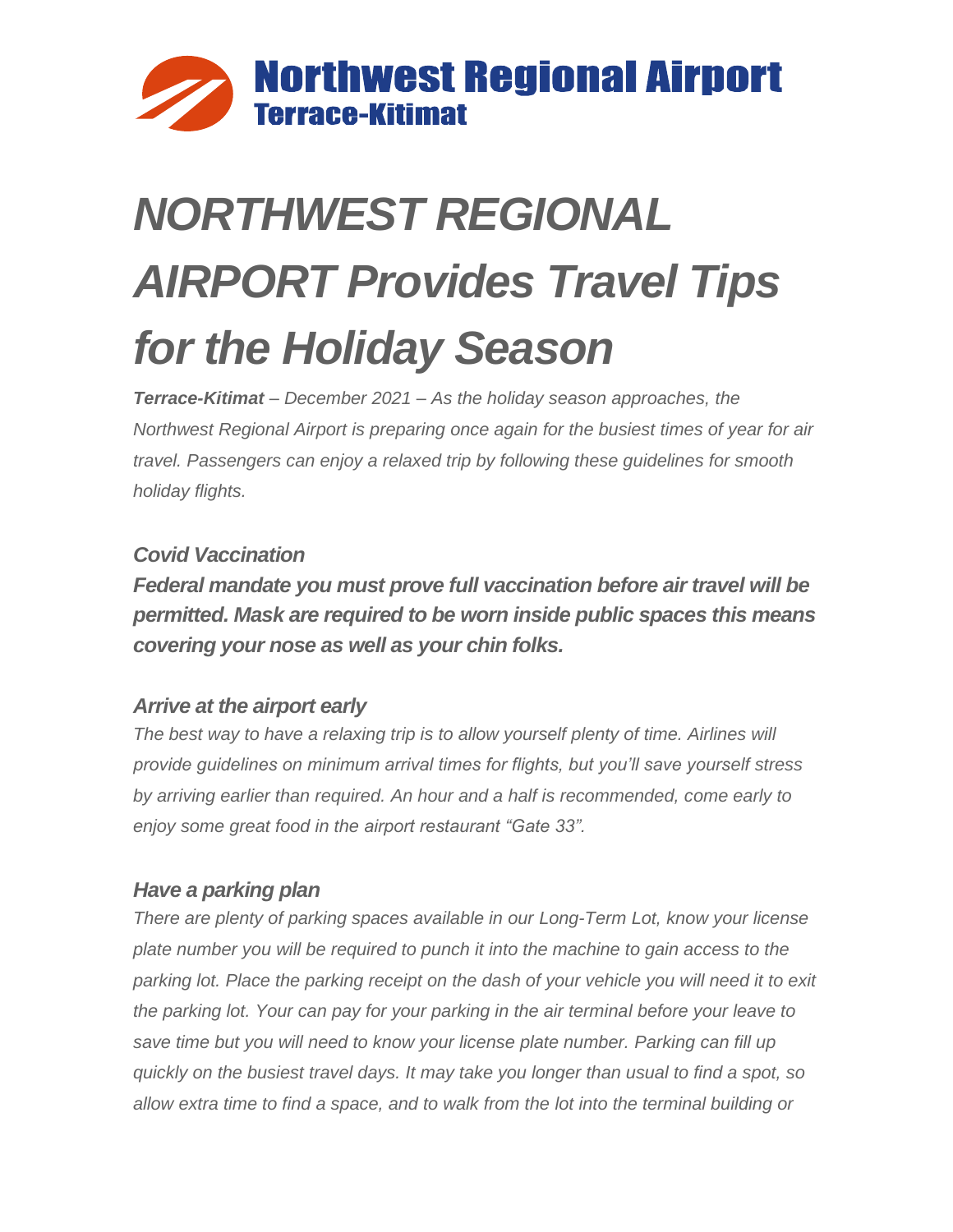

*have someone drop you off and pick you up if possible to avoid any issues with heavy snow falls.*

## *Explore your check-in options*

*You can save time by checking in and printing your boarding passes at home or saving it to your phone. When you arrive at the terminal, you can head straight to the bag drop line (or straight to the security line, if you don't have any checked bags).*

#### *Know your baggage requirements*

*Be sure to check with your airline on their baggage policies to find out if any additional charges may apply to your checked or carry-on bags. Air Canada [www.aircanada.com/en/travelinfo/airport/baggage](http://flyymm.us6.list-manage2.com/track/click?u=114326bf91851bba94220b4b5&id=7968fb2065&e=7483391af8) WestJet [www.westjet.com/en-ca/travel-info/baggage/index](http://www.westjet.com/en-ca/travel-info/baggage/index)*

## *Bring ID for everyone*

*Make sure that you have the required identification and travel documentation for everyone on your reservation, including children and infants. If you're travelling internationally, other countries may have different entrance requirements: determine all documents required before your trip. Be sure that your passport is in good condition. Guests travelling with a passport that is damaged in any way could face significant delays, and may be denied boarding on flights. Check with your airline to make sure that you have all the identification required for your journey. Air Canada [www.aircanada.com/en/travelinfo/before/traveldoc.html](http://flyymm.us6.list-manage.com/track/click?u=114326bf91851bba94220b4b5&id=a598ad2831&e=7483391af8) WestJet [www.westjet.com/guest/en/travel/basics/identification.shtml](http://flyymm.us6.list-manage.com/track/click?u=114326bf91851bba94220b4b5&id=b081388a21&e=7483391af8)*

#### *Keep your presents unwrapped*

*Any wrapped presents should be placed in your checked bags. Airport screening may need to unwrap presents located in your carry-on bag during the screening process, causing delays for you and your fellow travellers.*